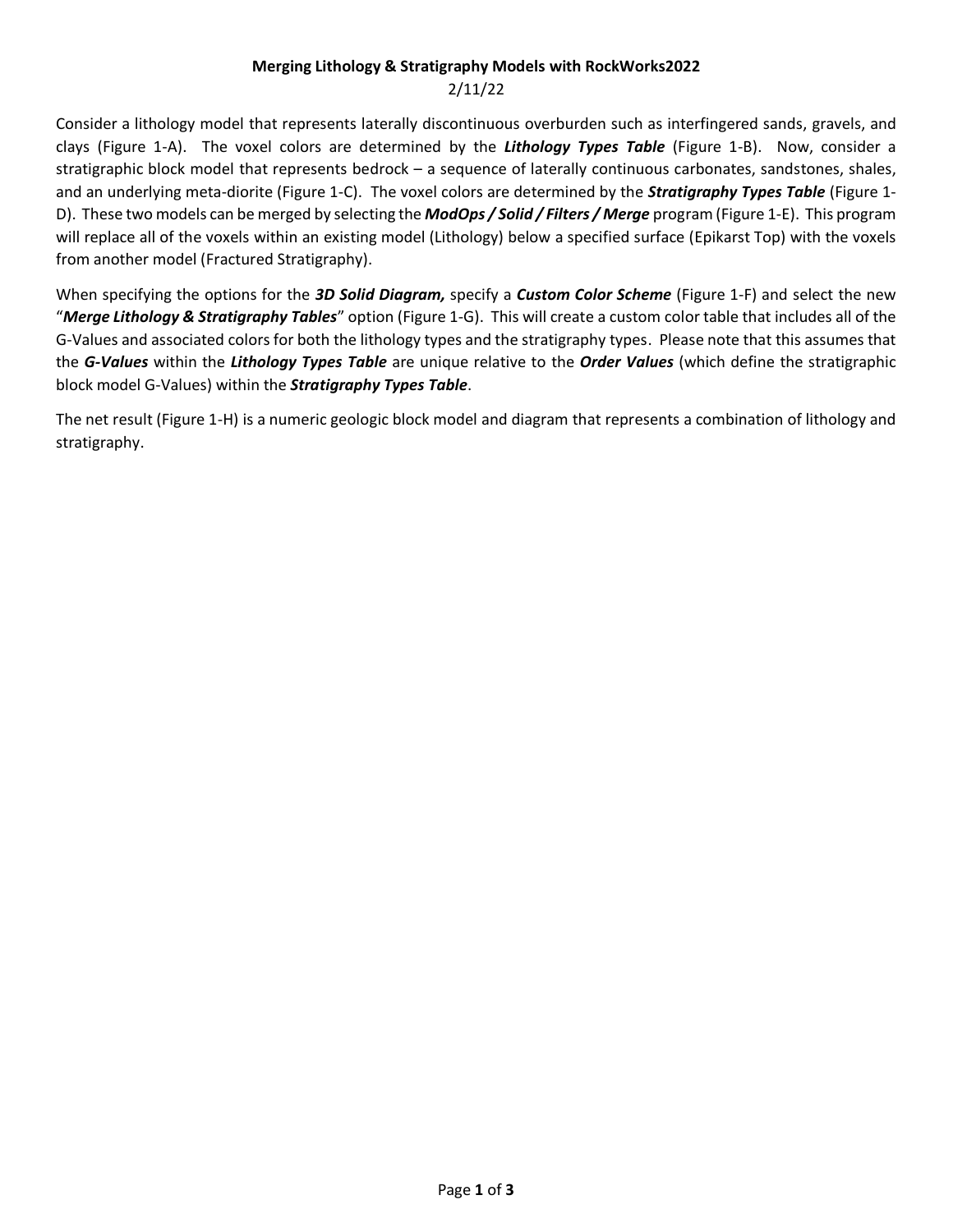

*Figure 1*